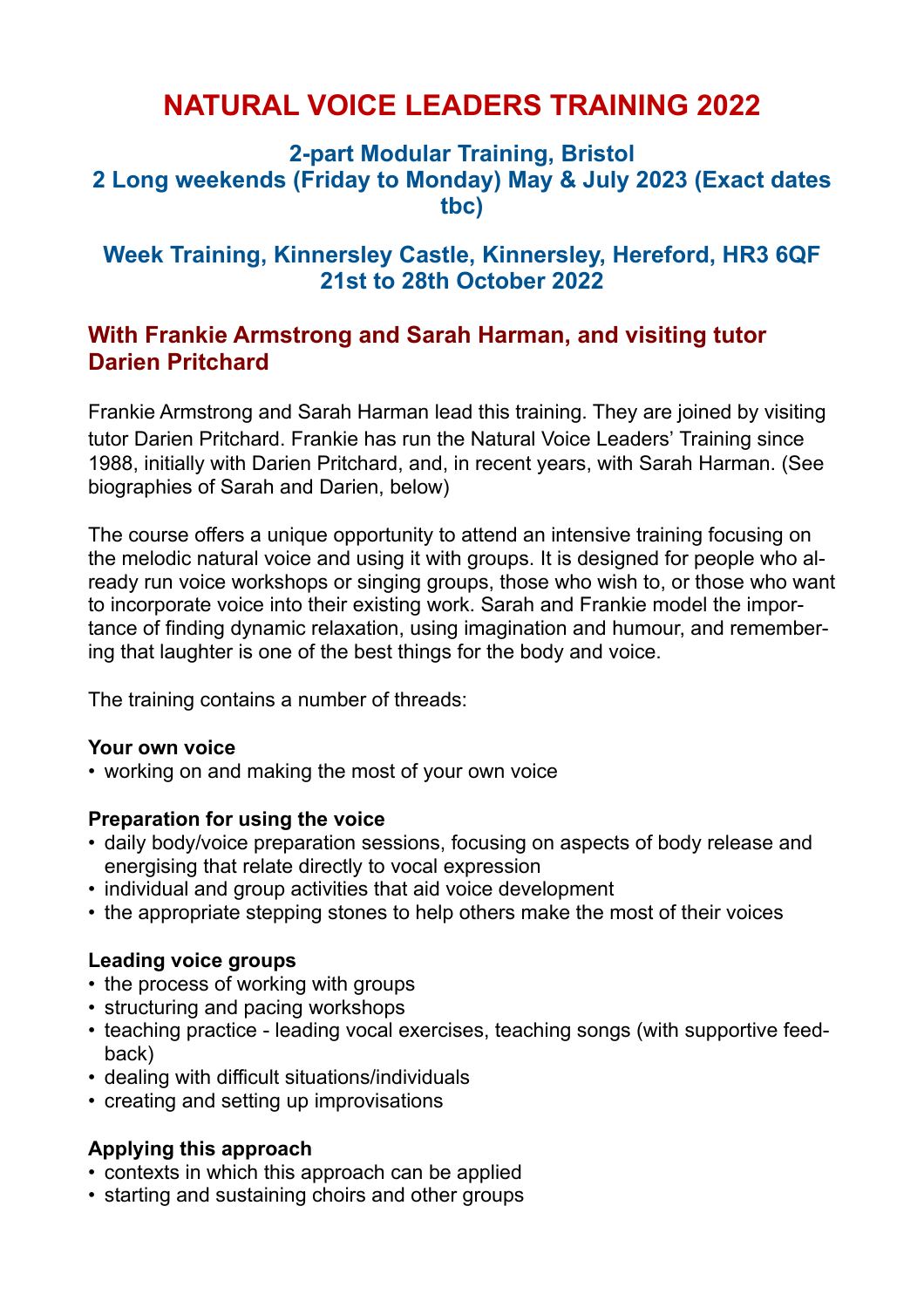Bodywork is an integral part of the training course. In addition to the daily physical preparation, visiting movement specialist Darien Pritchard helps participants understand the anatomy around breathing. He also uses his expertise as a Feldenkrais teacher to help participants maximise vocal release and physical support for the voice.

Participants receive a course handbook, containing comprehensive notes on the exercises, and practical information on freelance working as a voice leader. They also receive a CD with exercises for the body, the breath and the voice, and ways of exploring vocal technique.

Please look at the *About* page of the Natural Voice Practitioner Network website (https:// naturalvoice.net/about) for a clear outline of the style and approach of this course.

The course is taught in two formats. In 2022, people can either attend an intensive, week- long residential training (venue to be confirmed) or two modular long weekends in Bristol.

Even if you have attended a workshop with Frankie or Sarah before, we would like to have a chat with you prior to booking to ensure that this is the right course for you and to make a personal connection. Please phone Frankie (+44) 029 2048 0429

Notes for both the residential and the 2-part trainings:

IMPORTANT: Cancellation arrangements apply – see booking information. PLEASE SEND APPLICATIONS TO: zoepreece.ab@gmail.com

[Some past participants have managed to successfully apply for grants from Arts Training bodies, appropriate charitable bodies, through workplace further training and retraining schemes.]

## **2-Part Modular training, Bristol**

**DATES:** 2 Long weekends (Friday to Monday) May & July 2023 (Exact dates tbc)

Both long weekends start after lunch at 2pm on the Friday (Monday 13th May and Monday 1st May)

We will work from 9.30 until 6pm on the Saturdays and Sundays and finish at

3.30pm on the Mondays (Monday 16th May and Monday 4th July). This course is non-residential.

**VENUE:** The Gasworks Studio, 27 Narroways Rd, St. Werburghs, Bristol, BS2 9XB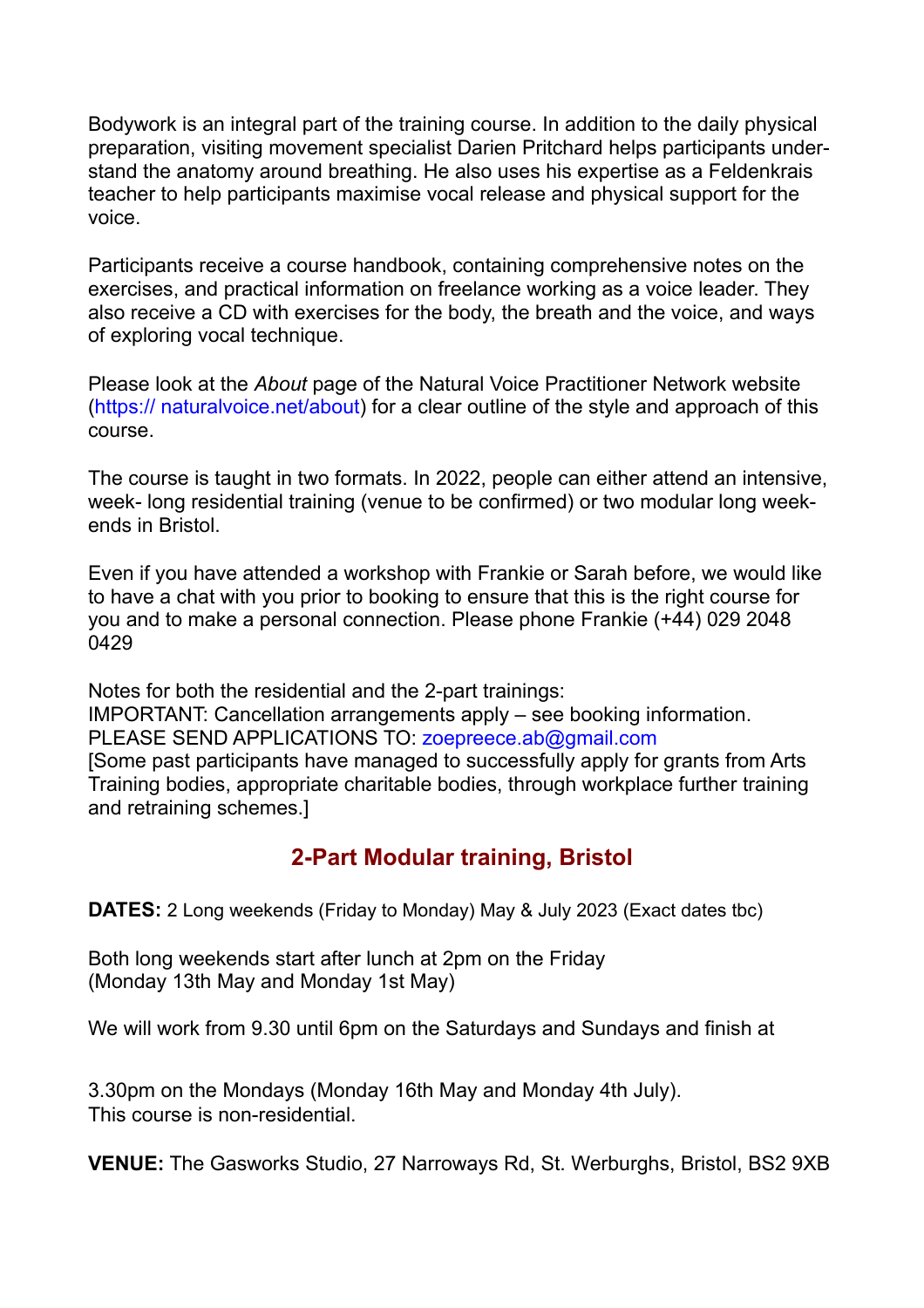**COST:** The total course fee is £750. This consists of:

A non-refundable deposit of £300 to reserve your place. Final payment to be paid 3 weeks before the course starts.

# **Week-Long Residential Training**

**DATES:** 21st to 28th October 2022

**TIMES:** The course starts with supper at 6.30pm on the first day. You can arrive from 4pm to settle into your room. We finish after lunch, at 2pm the final day.

**VENUE:** Kinnersley Castle, Kinnersley, Hereford, HR3 6QF https://www.kinnersleycastle.co.uk/

**COST:** The total course fee is £1470. This consists of:

A non-refundable deposit of £300 to reserve your place. Final payment to be paid 3 weeks before the course starts.

**ACCOMMODATION:** Accommodation is single rooms either in the castle or close by in the village.

**FOOD:** is delicious, freshly cooked vegetarian.

For Special Diets, contact Kate at Kinnersley Castle at least two weeks ahead of the course.

Contact Kate at Kinnersley Castle on 01544 327407 or katherina@kinnersleycastle.co.uk

**ACCESS:** For access enquiries, contact Frankie Armstrong on 029 20480429

**LOCATION:** Detailed information on Kinnersley Castle can be found on their website <https://www.kinnersleycastle.co.uk/>. The nearest bus and train stations are at Hereford (from where a taxi or bus can be taken). We will give you fellow participant's contact details close to the course time to facilitate lift sharing and arrange for people to be collected from the bus if necessary.

# **Biographies**



**FRANKIE ARMSTRONG** (www.frankiearmstrong.com) has sung professionally in the folk scene and the women's' and the peace movements since the 1960s. She pioneered community voice workshops in 1975. She continued her previous trade as a trainer in social and youth work alongside the voice workshops for a decade, before focusing exclusively on the voice workshops and singing.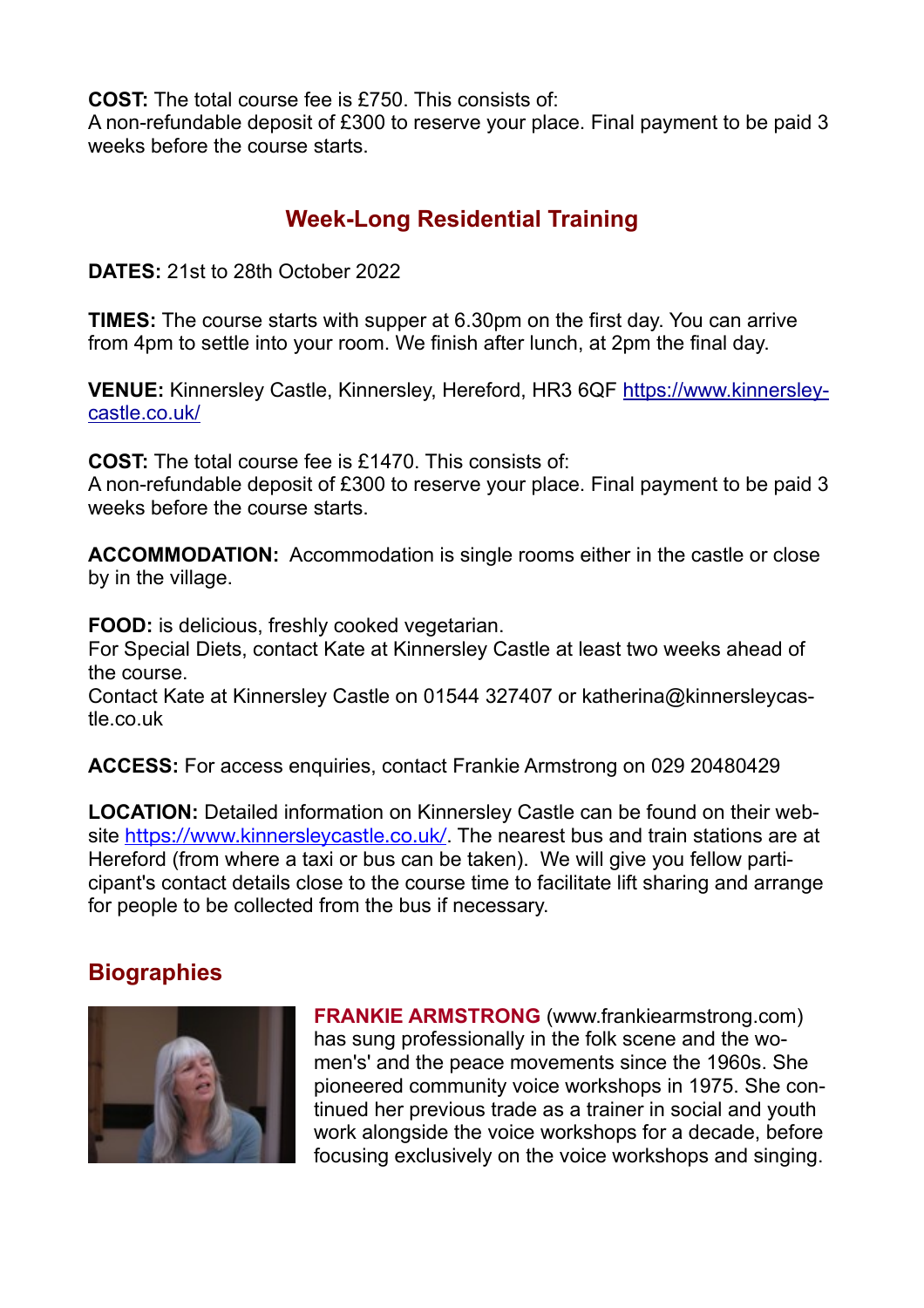Frankie has made 12 solo albums, as well as featuring on numerous shared and themed recordings. She has written an autobiography (*As Far As the Eye Can Sing*), co-edited *Well Tuned Women* (on women and voice) with Jenny Pearson, and also contributed chapters to 11 other books. Her most recent book (with Janet Rogers) is *Acting and Singing with Archetypes*.

She is President and founder of the Natural Voice Network, which grew out of her voice teaching and training work. Frankie is also an honorary member of the Voice and Speech Trainers Association (VASTA) of North America, and has been awarded the Gold Badge in 2018 by the English Folk Dance and Song Society.

In London, Frankie is a guest teacher at the Central School of Speech and Drama (both on the drama therapy course and the Voice MA), and, for 23 years, regularly taught at the National Theatre Studio. She has been a tutor at International Voice Conferences in the UK, Australia and North America. For over 30 years, she has taken 'apprentices' and run training groups (often with Darien Pritchard) to pass on her approach and style of voice work.

Over the years she has run workshops with almost every kind of group – for children of all ages and abilities, professional theatre companies, community and women's groups, people with disabilities, drama students, therapists, psychiatric patients, folk song students and the elderly. Whatever the focus of her workshops, she believes in creating a supportive, generous atmosphere where people do not feel judged or under pressure to get things "right". The intention is to help us all find a creative balance between relaxation and energy.

It was her passion for the traditional styles of singing in the British Isles and from around the world that informed the development of her voice and singing workshops. Having been involved with folk and political songs since the 1950s, she's always been fascinated by the way that voice can enhance the individual's sense of well-being and also develop a sense of community. It can link us to the thread of song that comes down to us from our ancestors. Hence, she has always been interested in exploring voice and song in its historical, cultural, political and spiritual dimensions. She also sees the voice as a tool to aid our self-expression, creativity and confidence. And, for more than three decades, she has focused particularly on the body-voice connection, having worked and trained with a variety of bodywork and movement teachers.



**SARAH HARMAN** Sarah originally trained and worked in the theatre, and has been leading singing workshops and choirs since 1988. She has led groups with absolute beginners, disabled people, young people on probation, and in schools, hospices, hospitals and community settings, and has worked in Nicaragua, Australia, France and Spain. She is particularly passionate about working with disadvantaged communities, and believes that singing together in harmony

is a fantastic way of bringing people together in supportive community.